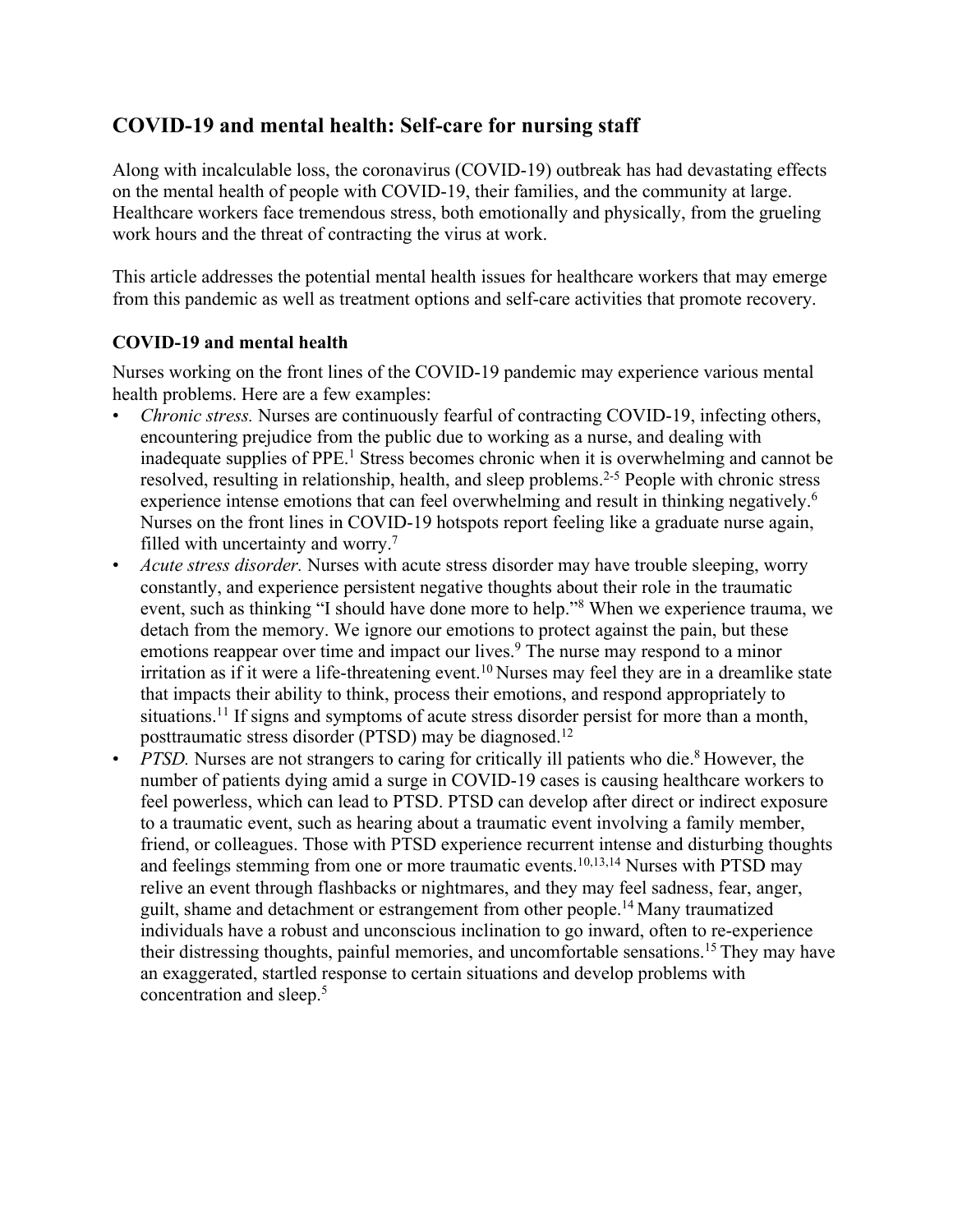#### **The nursing team's role**

When nurses struggle personally, we tend to be critical of our colleagues or management and withdraw from others. Such a change in personality is often an indicator of struggle. It is often a team member who will notice that you are not your usual self and may be struggling with anxiety and stress. Asking yourself or a colleague three simple questions can raise awareness about a possible problem:

- Am I ok? Are you ok?
- Do you feel you cannot give anymore?
- Do you feel your work is ineffective?16

If you are struggling, speak with your colleagues, acknowledging those feelings and thoughts in the first instant. If you feel you are not performing effectively in your workplace, talk with your manager and state your opinions on being ineffective. Everyone has limits, and sometimes just taking a week off might be sufficient.

Nurses who continue to feel this way should discuss it with their primary healthcare provider and their employer and review the options available. A range of supports may be available from your employer or your professional organization.<sup>17,18</sup> Some nurses may want the support of a counselor. It is a strength to realize that you are struggling with your mental health and need help.

Early psychological intervention does make a difference.<sup>19</sup> Each of us has a limit to stress, and it is important not to compare your stress levels to those of another person. There is strength in being vulnerable and showing our thoughts and emotions. Brené Brown defines vulnerability as uncertainty, risk, and emotional exposure.20

### **Topping off emotional reserves**

Nurses on the COVID-19 front lines are plagued by drained emotions loneliness, and fear. These are normal reactions to an unfamiliar, uncertain environment. Transitioning away from work at the end of the day is essential for nurses to top off their emotional reserves.

If you have had a particularly stressful day, acknowledging and discarding any negative thoughts or feelings can help improve sleep quality. Having a ritual to signal the end of work is essential. Here are some suggestions:

- Take a shower. Visualize all the worries of the day disappearing down the drain.
- Write down any thoughts or feelings in a notepad.
- Watch a favorite TV program.
- Read a book.
- Listen to your favorite music.
- Contact a friend.
- Write down three things you were grateful for today.